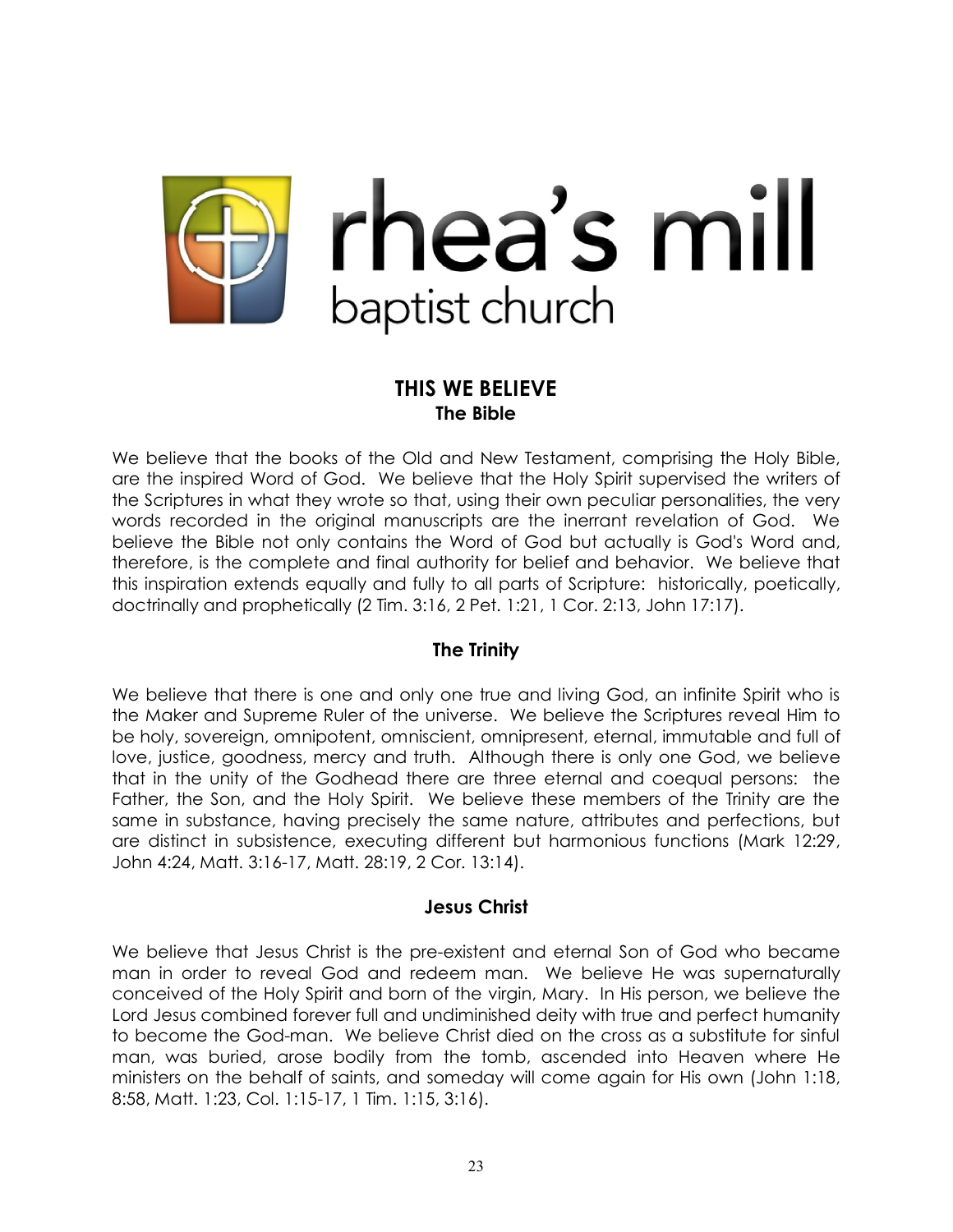# **Holy Spirit**

We believe that the Holy Spirit is the third Person of the Trinity, fully equal with God the Father and God the Son. Although He is of the exact same essence, we believe He is a personality distinct from the other members of the Godhead. The Holy Spirit, we believe, has an active ministry to the world in general which includes the restraining of evil, convicting of the unsaved and bestowing of God's goodness on all mankind. We also believe He has a ministry to every Christian which consists of regenerating, sealing, indwelling, empowering, baptizing into the Body of Christ, and the giving of spiritual gifts. While we affirm that all gifts are still operative today, we do not believe that all gifts are appropriate for corporate worship (ex. tongues, the interpretation of tongues, etc.). Other ministries to obedient Christians include filling, assuring, teaching, guiding and comforting (Acts 5:3-4, 2 Thes. 2:3-9, John 16:7-11, Matt. 5:45, Tit. 3:5, Eph. 1:13, 1 Cor. 6:19, 12:13, Eph. 3:20, 1 Cor. 14, James 5:14, Eph. 5:18, Rom. 8:16, 14, John 16:13, 7).

#### **Angelic Beings**

We believe that God created an order of spirit beings known as angels before the formation of the world for the purpose of worshipping and serving Him. We believe angels possess individual personalities and are intelligent, powerful, and inferior to God but superior to man. Lucifer, we believe, was one of the highest in rank of all the angelic beings in eternity past, but he sinned through pride and rebelled against God, thereby becoming Satan. We believe the Devil's proclaimed purpose is to oppose the plan of God and to promote his own evil program by deceiving and attacking men. In carrying out his work, we believe Satan is aided by other fallen angels known as demons or evil spirits. We believe these demons can influence, tempt, and control all men and even "possess" unbelievers. We believe there are unfallen angels, known as elect or holy angels, who carry out the will of God by ministering to men (Col. 1:16, Heb. 1:6, 2 Pet. 2:11, Isa. 14:12-15, 1 Pet. 5:8, Eph 6:12, Heb. 1:14).

## **Creation**

We believe that the Triune God, according to His sovereign will and for His own glory, created the heavens and the earth without the use of pre-existent material. All living things, we believe, came into being by a direct creative act of God and not by accident or random process, and thus have an existence distinct from Him and yet always dependent on Him (Gen. 2:4, Prov. 16:4, Acts 17:24, Col. 1:16-17).

#### **Man**

We believe that man was created in the image and likeness of God in a state of innocence. Through deliberate disobedience, we believe man fell from his sinless state and as a consequence lost his fellowship with God and became subject to spiritual and physical death. We believe that through Adam's transgressions the entire human race has inherited a corrupt nature which is essentially evil and unable to please God (Gen. 1:26-27, 3:24, Rom. 5:12, Eph. 2:1-3).